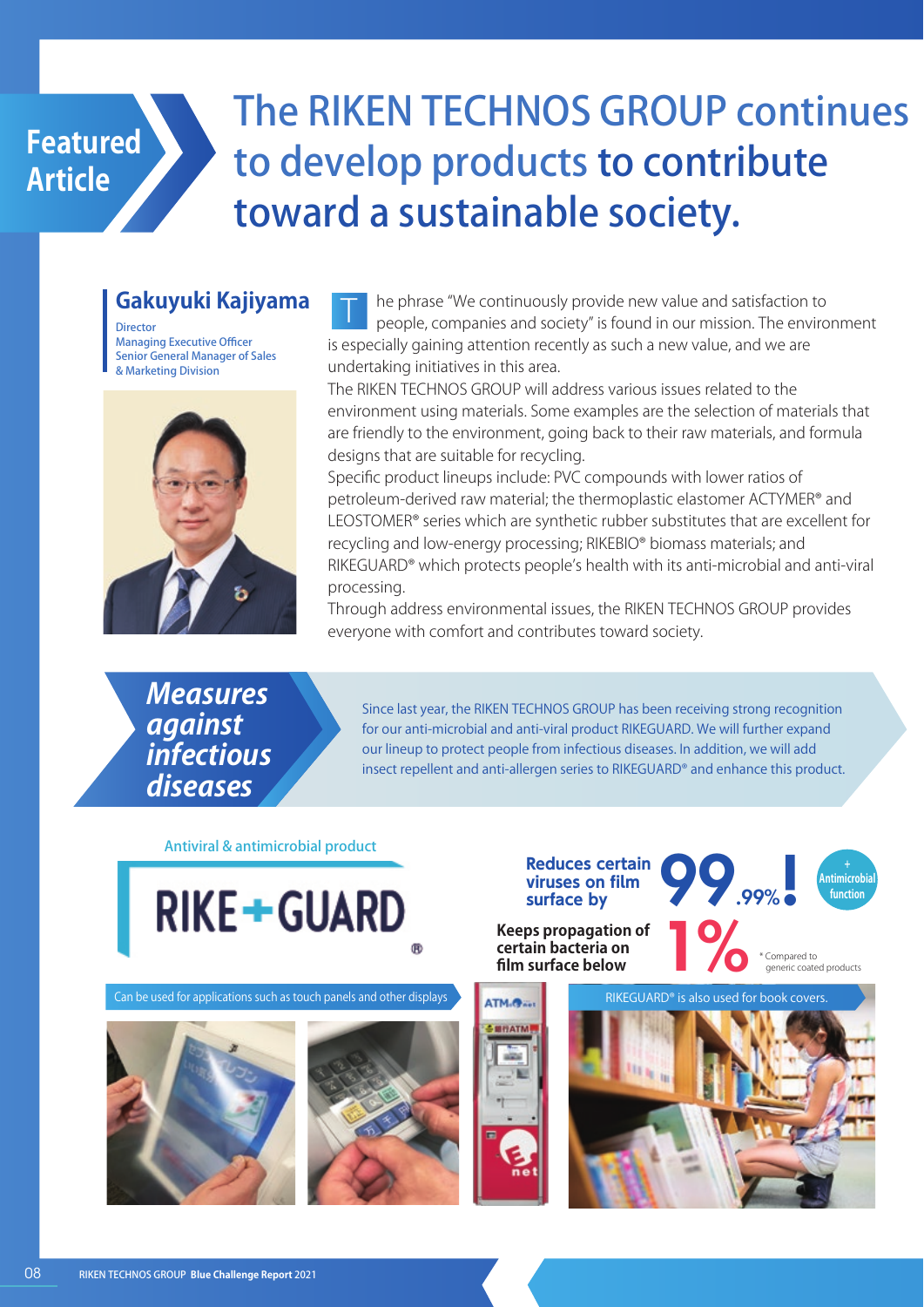### **Hitoshi Sugino**

Director Executive Officer Senior General Manager of Technical Division & General Manager of R&D Center



he phrase "carbon neutral" spread in Japan in October 2020, when Prime Minister Suga declared that Japan will aim to be carbon neutral by 2050 in his policy speech. Carbon neutrality became a national policy and the industrial sector also started to take action. T

RIKEN TECHNOS CORPORATION is a manufacturer of plastic materials. Plastic materials are widely used in the world with no suitable substitutes because they are light, sturdy, and can be freely shaped. However, petroleum-derived products make up a majority of these materials. Based on such considerations, we conduct product development keeping carbon neutrality also in mind. In 2019, we launched RIKEBIO®, which uses biomass materials (plant-derived plastics). We are also substituting general-purpose plastics—which are made mainly with petroleum-derived raw materials̶with PVC resins. Salt makes up approximately 60% of the raw materials for PVC resins. We will aim to build a sustainable production model by reducing the use of petroleum and considering recycling. In addition, as materials which are suitable for recycling and save energy, we are working on the development of synthetic rubber substitute thermoplastic elastomers. We are considering the making of synthetic rubber substitute compounds and sheets.

Even if products are good for the environment, they cannot help to lower environmental burden if they are not chosen. For them to be chosen by many people, they need to be useful and within reach, or in other words, they must be practical. Our approach is to develop plastic materials with amazing performance, and provide every customer with convenient options that are also friendly to the environment.

**Biomass compounds** We are working on the development of biomass compounds and are launching them under the brand name RIKEBIO®. The features of RIKEBIO® are that it can be used for a wide range of hardness requirements and that it is capable of achieving quality and performance equivalent to petroleum-derived compounds. Currently, soft PVC compounds have attained the Biomass Mark with 40% biomass content.





#### About Biomass Mark

Biomass Mark is a label for environmental products that use resources derived from living things (biomass), and conform to laws, regulations, standards, specifications, and other such criteria related to quality and safety.

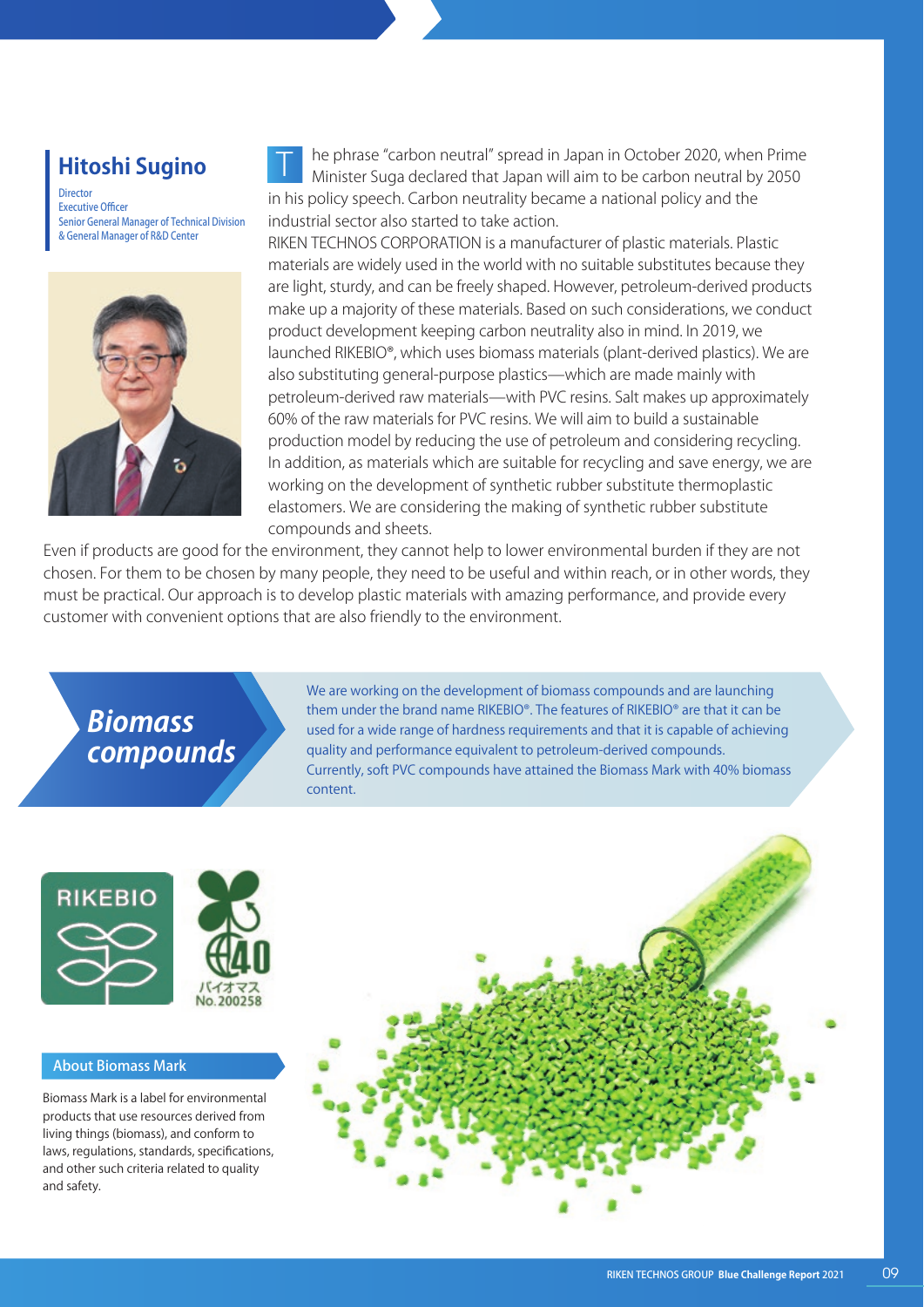#### **Featured Article**

**The RIKEN TECHNOS GROUP continues to develop products to contribute toward a sustainable society.**

**Recycling**

# **Synthetic rubber is difficult to recycle. We are developing thermoplastic elastomers which serve as substitutes.**

Thermoplastic elastomers are plastics that have the same elasticity as rubber at room temperature. At the same time, they can be made into products using the same molding methods as plastics. Unlike synthetic rubber that is difficult to recycle, being thermoplastic means these elastomers can be shaped by adding heat, **allowing them to be recycled**. The same resources can be used continuously, which makes their use an affective measure for saving resources. Due to their elasticity, they are already widely used S

in vehicles as sealing materials. As they are **approximately 20% to 30% lighter than synthetic rubber**, they **also contribute toward improving the fuel efficiency of vehicles**.

Currently, we are developing substitute materials that are good for the environment—no matter how little—like these thermoplastic elastomers and promoting the gradual switch to them. In FY2020, the sales ratio of these recycling-friendly materials increased.







Elastomer products are used as lightweight materials that contribute toward improving the fuel efficiency of vehicles. They are also used in caps of decorative bottles